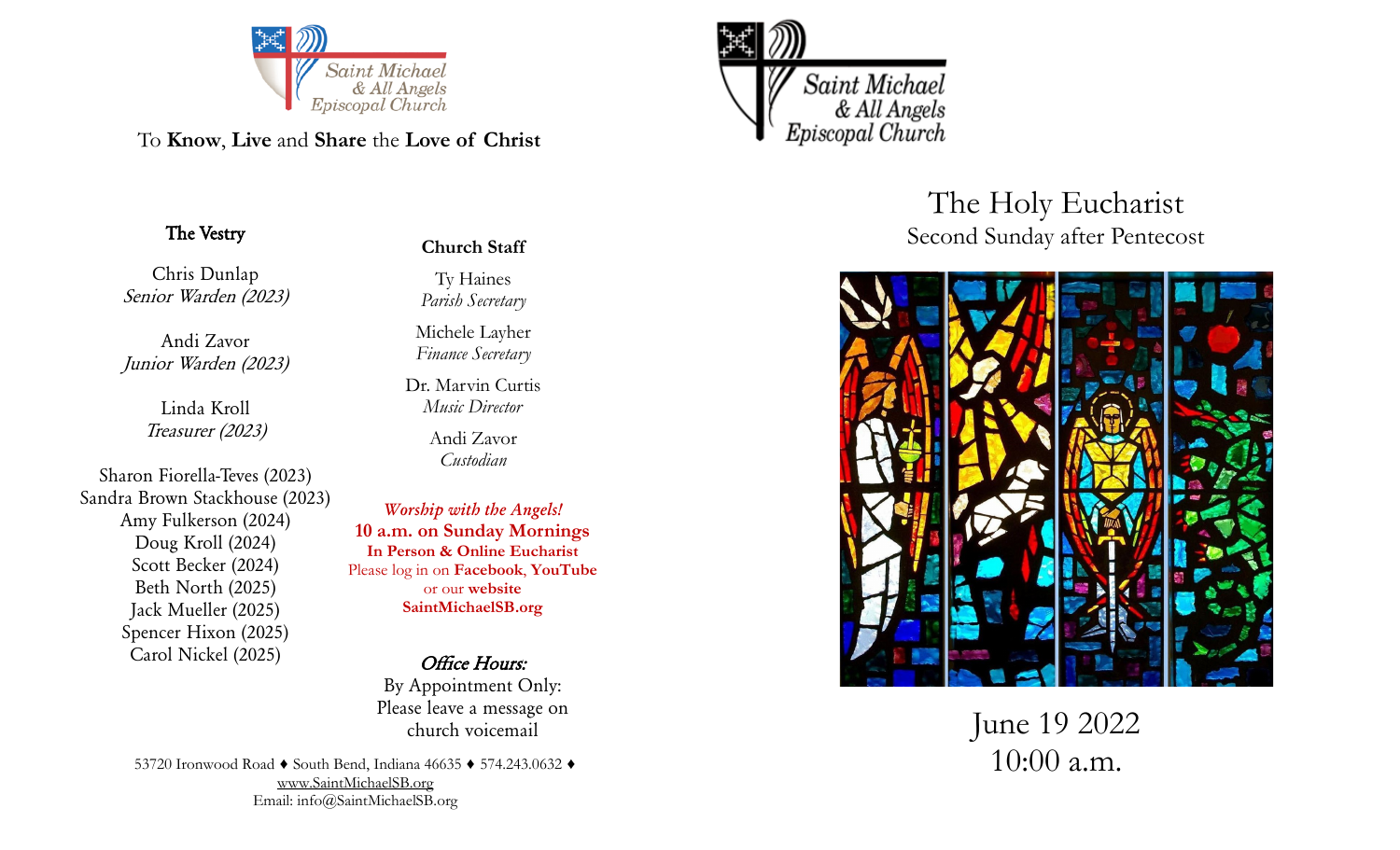# *There is a Balm in Gilead*

## **Saint Michael and All Angels Episcopal Church We are Called to Know, Live and Share the Love of Christ**

## **Welcome to Sunday Worship at Saint Michael's**

We're glad you're here. Wherever you are in your spiritual journey, you are invited to participate during worship as much as you are comfortable. We hope this bulletin will help.

## **Books for Worship**

Today's service begins on page **351** of the **Book of Common Prayer** also referred to as the **BCP**. This is our primary book for worship in the Episcopal Church. In this bulletin you will see page numbers that reference where to find things in the BCP that the priest is saying and also the responses from the congregation. Many responses are short enough that after a few weeks of worshipping in an Episcopal Church they become second nature. In your pew is a **Bible**. It contains the scripture readings that form the first half of our service. There's also a **Hymnal** in your pew. The **Hymnal** is called **The Hymnal 1982** 

## **Music in Worship**

Episcopalians like to sing and that's very true here at Saint Michael's. Much of our music is in the pew **Hymnal**; However, supplementary music will be found here in this bulletin. Please refer to the page numbers of the bulletin for those supplemental hymns.

## **Receiving Communion**

All baptized Christians are welcome to receive the Body and Blood of Jesus Christ. It is customary to receive the Bread in your hands and also to help the Chalice minister by guiding the Chalice with your hands. If you do not wish to receive Communion, you are invited to come forward for a blessing. Should you desire to receive gluten free Host, please indicate this to the server at the altar rail. To receive the Body of Christ the ushers will direct worshippers when to come toward.

## **Live Streaming**

Copyright and music licenses: [OneLicense.net](https://l.facebook.com/l.php?u=http%3A%2F%2FOneLicense.net%2F%3Ffbclid%3DIwAR17RaitHpplHEA4-3Faal3VSz1GIJ4egGI1cLyZZIyh909vEL00X28QnXA&h=AT2PsvmIeEXcpxJNFfeQTidsiks_ESjsVglLEQjNdxu61m9o1NLTete_Ke0ZgLkwRGx8rQoamAlJmVtyPylApP4u6N8Yj_ydGCqeKylMS_UBLji5gARbvvP8un) [#A-](https://www.facebook.com/hashtag/a?__eep__=6&__cft__%5B0%5D=AZXRuN4ClhVtToVAgg2OHjbQ6X_g5qhVNpxRoAk_DaIBdig0Mi1bQEpltRN-2RDXxv9ZKmdseWZCfQGhxhItzU6HVZJa5S2ifzZBMemxp_YYQJKmwE6h_IC0IPbqCbtBJslPFBq6GPlWymBSkqcvjNU067lhQUzJI3qpOBzYPOR1Gtfmk6Im7z4a0Nu5OMwh3C8&__t)721494 and CCLI #3215092 for production and live streaming. The readings for worship may also be found at [LectionaryPage.net,](https://l.facebook.com/l.php?u=http%3A%2F%2FLectionaryPage.net%2F%3Ffbclid%3DIwAR0FkoSJO4G2DxsccDhNNnqcZlMcnDZzWlQAh0EEXqnQG9Bfi1SIfLb9t2E&h=AT3zpqF7eqETkdcLLiR4tHepnbMuawYBibW-8mw-YT4ajA5fg7Jn4V0ywbNzzkp74Tnpdn-pxaQ41_vaoByV0MY3myIxu4F8wSdDnabITM7HzCFCRRWbct)

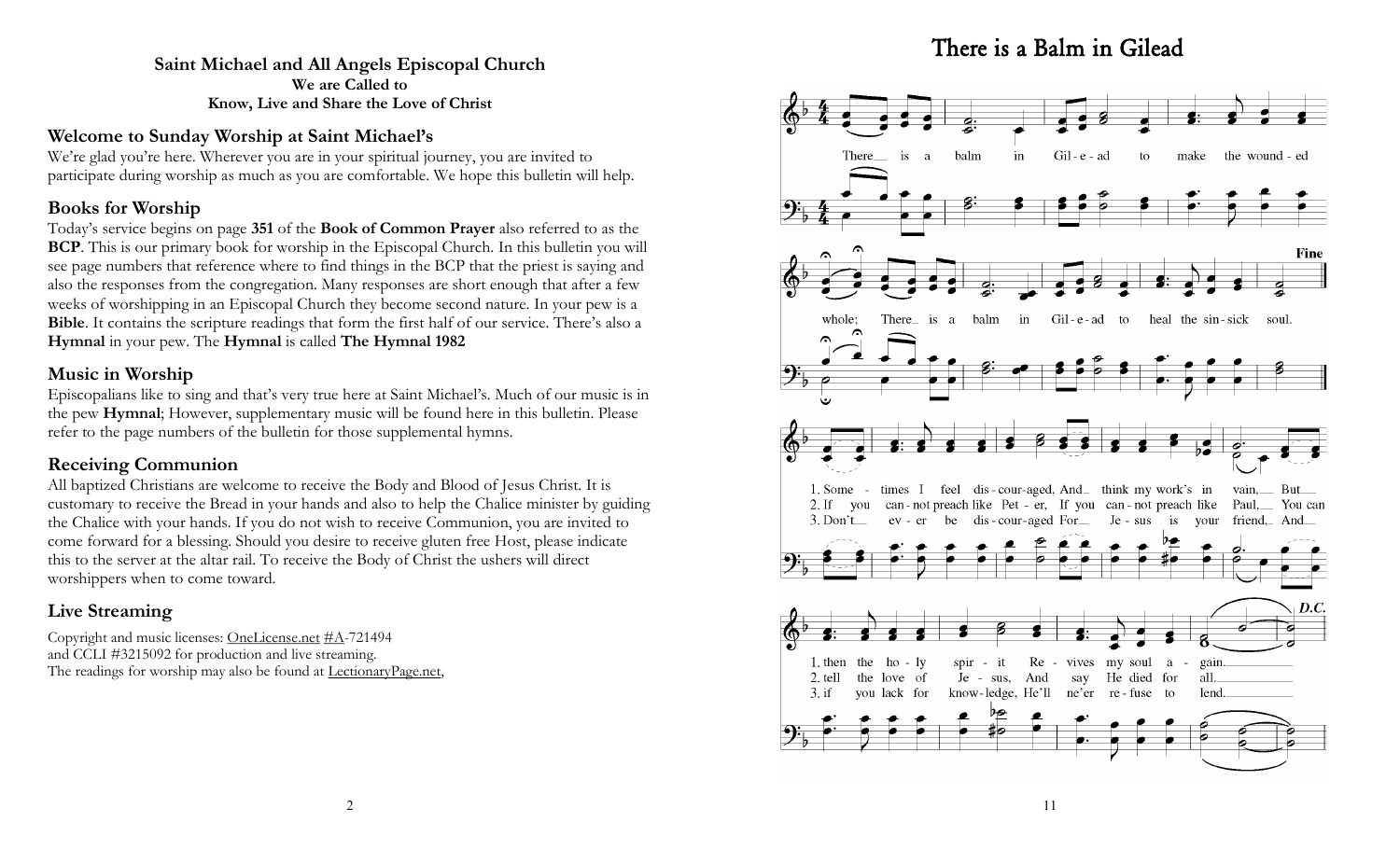# *Heal me Hands of Jesus*



## *Prelude*

#### *Entrance and Procession*

*At the sound of the bell, please stand for the entrance of the ministers into the church.*

| Processional                                                                                                                                                                 | Thou Whose Almighty Word                                                                                                                                                | Hymnal 371                                                               |
|------------------------------------------------------------------------------------------------------------------------------------------------------------------------------|-------------------------------------------------------------------------------------------------------------------------------------------------------------------------|--------------------------------------------------------------------------|
| Opening Acclamation & Collect for Purity                                                                                                                                     |                                                                                                                                                                         | <b>BCP 355</b>                                                           |
| Gloria                                                                                                                                                                       | Glory to God in the Highest                                                                                                                                             | Hymnal $#$ S280<br>Found in the front section of the blue hymnal $#S280$ |
| Collect of the Day, Proper 7<br>Please be seated                                                                                                                             |                                                                                                                                                                         | <b>BCP 227</b>                                                           |
| Old Testament:                                                                                                                                                               |                                                                                                                                                                         | 1 Kings 19:1-4, (5-7), 8-15a                                             |
| Psalm 42<br>Quemadmodum<br>1 As the deer longs for the water-brooks, *<br>so longs my soul for you, O God.<br>while all day long they say to me,<br>"Where now is your God?" | 2 My soul is athirst for God, athirst for the living God; *<br>when shall I come to appear before the presence of God?<br>3 My tears have been my food day and night, * |                                                                          |
| God,                                                                                                                                                                         | 4 I pour out my soul when I think on these things: *<br>how I went with the multitude and led them into the house of                                                    |                                                                          |
| among those who keep holy-day.                                                                                                                                               | 5 With the voice of praise and thanksgiving, *                                                                                                                          |                                                                          |
|                                                                                                                                                                              | 6 Why are you so full of heaviness, O my soul? *<br>and why are you so disquieted within me?                                                                            |                                                                          |
| 7 Put your trust in God; *<br>for I will yet give thanks to him,                                                                                                             |                                                                                                                                                                         |                                                                          |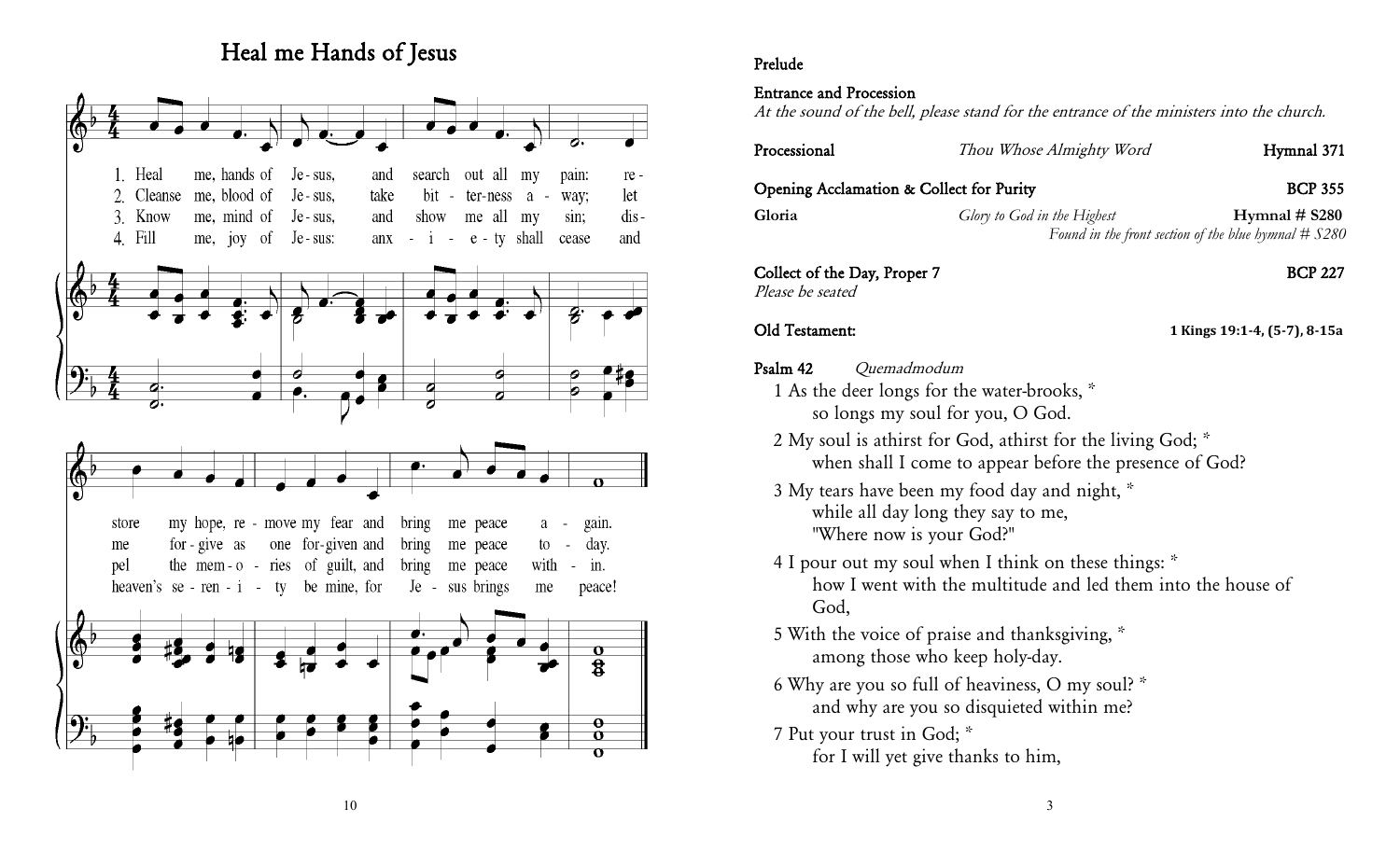*who is the help of my countenance, and my God.*

*8 My soul is heavy within me; \**

*therefore I will remember you from the land of Jordan, and from the peak of Mizar among the heights of Hermon.*

- *9 One deep calls to another in the noise of your cataracts; \* all your rapids and floods have gone over me.*
- *10 The LORD grants his loving-kindness in the daytime; \* in the night season his song is with me, a prayer to the God of my life.*

*11 I will say to the God of my strength, "Why have you forgotten me? \* and why do I go so heavily while the enemy oppresses me?"*

- *12 While my bones are being broken, \* my enemies mock me to my face;*
- *13 All day long they mock me \* and say to me, "Where now is your God?"*
- *14 Why are you so full of heaviness, O my soul? \* and why are you so disquieted within me?*

 *15 Put your trust in God; \**

*for I will yet give thanks to him, who is the help of my countenance, and my God.*

## *Epistle: Galatians 3: 23-29*

| Please stand for the Gospel                           |                        |                                       |
|-------------------------------------------------------|------------------------|---------------------------------------|
| Gospel Hymn                                           | Heal me Hands of Jesus | Music on page 10                      |
| The Gospel                                            |                        | Luke 8: 26-39                         |
| The Homily<br>Afterwards, for the Creed, please stand |                        | The Very Rev. John Wm. Houghton, Ph.D |
| The Nicene Creed                                      |                        | <b>BCP 358</b>                        |

## *Prayer for Travelers Praying in Unison*

*O God, our heavenly Father, whose glory fills the whole creation, and whose presence we find wherever we go: Preserve those who travel; surround them with your loving care; protect them from every danger; and bring them in safety to their journey's end; through Jesus Christ our Lord. Amen.*

## *Prayers for Anniversaries Praying in Unison*

*O God, you have so consecrated the covenant of marriage that in it is represented the spiritual unity between Christ and his Church: Send your blessing upon this couple who come to renew their promises to each other, and grant them your grace, that they may so love, honor, and cherish each other in faithfulness and patience, in wisdom and true godliness, that their lives together may be a witness to your love and forgiveness, and that their home may be a haven of blessing and peace; through Jesus Christ our Lord, who*  lives and reigns with you and the Holy Spirit, one God, now and for ever. *Amen.* **The Concluding Blessing**

| Recessional Hymn                                   | Theres a Wideness in God's Mercy                                               | Hymnal 470 |
|----------------------------------------------------|--------------------------------------------------------------------------------|------------|
| Dismissal<br><i>Deacon:</i><br>People:<br>Postlude | Let us go forth in the name of Christ<br>Thanks be to God. Alleluia, Alleluia! |            |
|                                                    |                                                                                |            |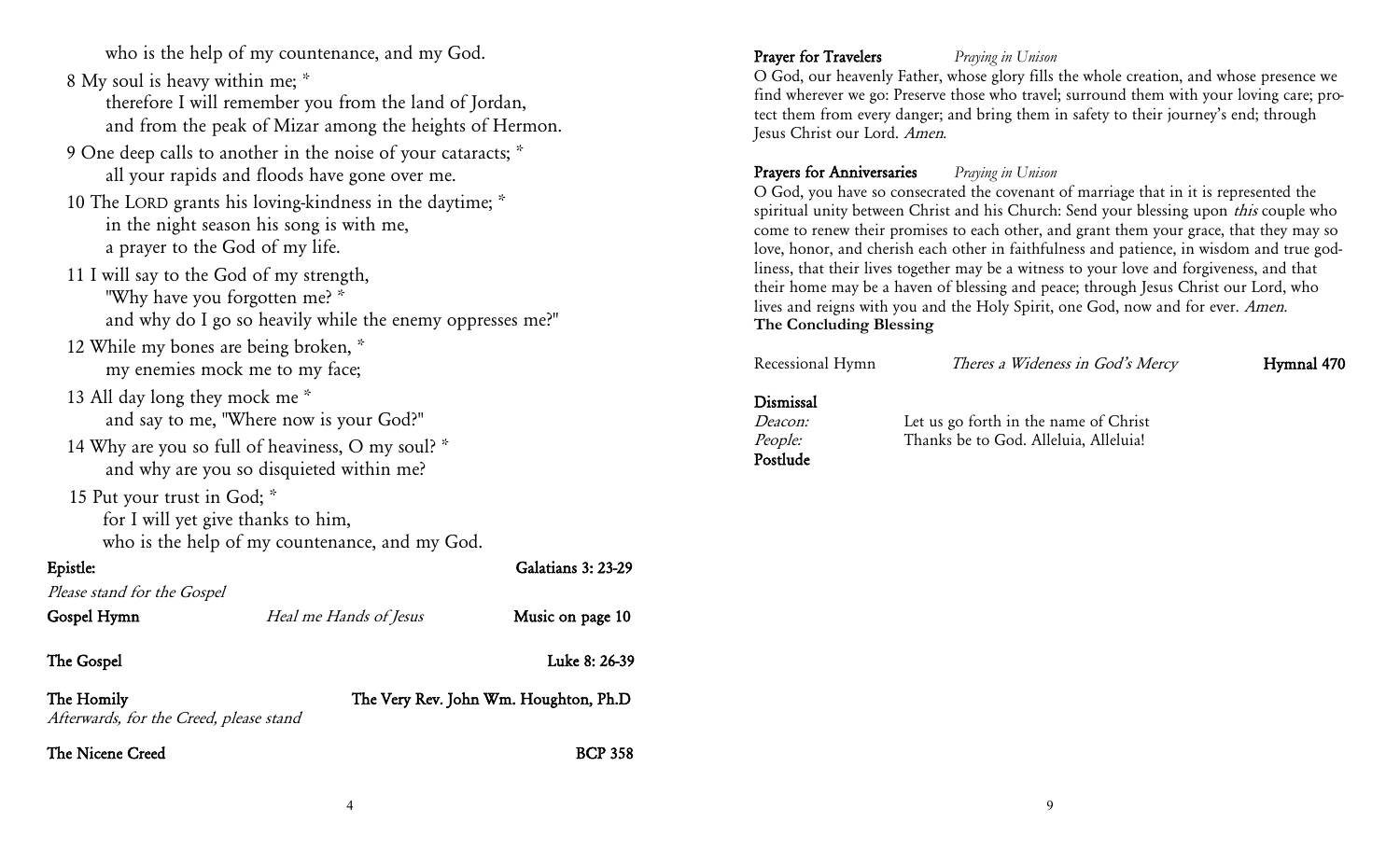#### *Fraction Anthem*



#### **Receiving Communion**

*All baptized Christians are welcome to receive the Body and Blood of Jesus Christ. It is customary to receive the Bread in your hands and also to help the Chalice minister by guiding the Chalice with your hand. If you do not wish to receive Communion, you are still invited to come forward for a blessing. Gluten free Host is also available, please indicate to the server at the altar rail should you desire to receive the Body of Christ in this kind. Please follow the direction of the ushers.*

| <b>Communion Hymns</b>       | There is a Balm in Gilead | Music on page 11 |
|------------------------------|---------------------------|------------------|
|                              | Dona nobis pacem          | Hymnal 712       |
| <b>Post Communion Prayer</b> |                           | <b>BCP 365</b>   |

#### *Prayers for Birthdays Praying in Unison*

*O God, our times are in your hand: Look with favor, we pray, on your servant(s) as they begin another year. Grant that they may grow in wisdom and grace, and strengthen their trust in your goodness all the days of their lives; through Jesus Christ our Lord. Amen.*

8

#### **Prayers of the People** *Form III* **BCP** 387 *After each bidding, please offer your own prayers, either silently or aloud. Reader:* Let us pray for our own needs and those of others, especially those on our hearts at Saint Michael's.

#### *Thanksgivings:*

*Reader:* We give thanks for the all guests and pilgrims worshipping with us today, in person and online. *Reader*: We give thanks for the Birthday this week :

#### Alasdair Ladd

*Reader:* Let us name our Thanksgivings today before God. *A little silence. Reader*: Lord, in your mercy, *People***: Hear our prayer.**

#### *Intercessions:*

*Reader*: We pray for guidance and strength, and for those in sickness and distress, especially for those committed to our prayers at St. Michael's:

| Rob Auer      | Anita Thomas         | People of Ukraine            |
|---------------|----------------------|------------------------------|
| Ren Singleton | Carol Nickel         | <b>Bishop Douglas Sparks</b> |
| Grandma Ma    | David Hixon          | June Bays                    |
| Barb Wilson   | Victoria             | Michael Thomas               |
| Susan Slack   | Chuck & Janet Henkel | The Cortes family            |

*Reader:* and for those needs and intercessions we now name, for ourselves and for others *A little silence.* 

*Reader*: Lord, in your mercy, *People***: Hear our prayer.**

## *For our Beloved who have Died:*

*Reader*: We pray for those who have died, remembering especially this week,

| Patrick Douglas Yocum | George Underkirk |
|-----------------------|------------------|
| Gerald Gilpin         | Keith Lanning    |
| Ralph Seaman          | Norman Salmons   |

*Reader*: And for those we now name. *Silence.* 

Louisa Hughes